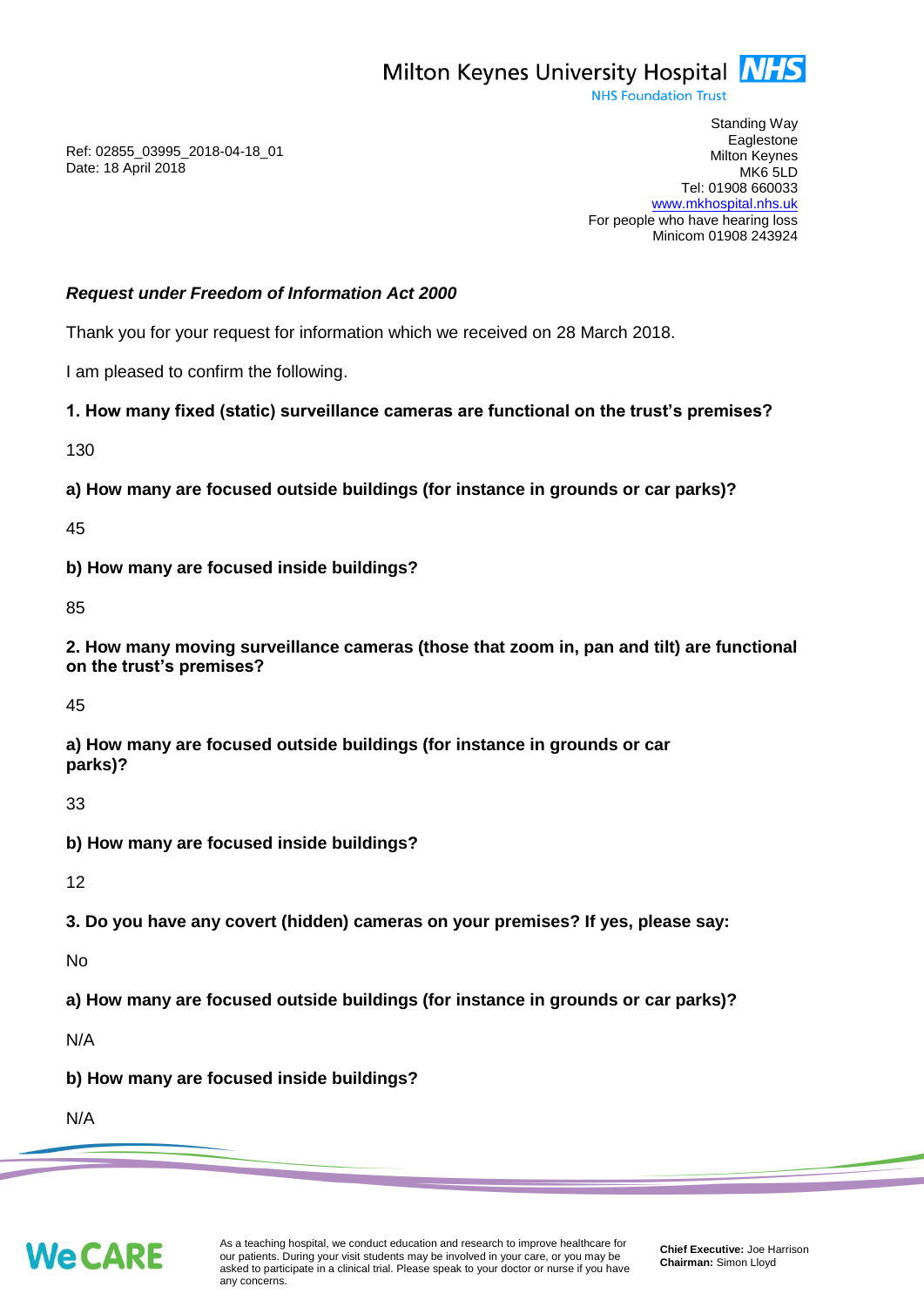**4. Do security officers employed by the trust use body worn video cameras? If yes, please say:** 

No

**a) How many body worn cameras are in use by security guards on your premises?**

N/A

**b) When these are turned on**

N/A

**5. How much has the trust spent on surveillance equipment, in total? Please break this down by:** 

**a) fixed surveillance cameras b) moving surveillance cameras**

**c) body worn video cameras**

The Trust spent £55,171 in the last financial year, we are unable to breakdown spending in to the categories above.

# **6. What is the make, model and manufacturer of the devices used by the trust?**

Various

# **a) fixed surveillance cameras**

Various

# **b) moving surveillance cameras**

Various

# **c) body worn video cameras**

N/A

# **7. Where is the footage from the devices stored? Please break this down by:**

Internal secure hard drive

# **a) fixed surveillance cameras**

Internal secure hard drive

# **b) moving surveillance cameras**

Internal secure hard drive

# **c) body worn video cameras**

N/A